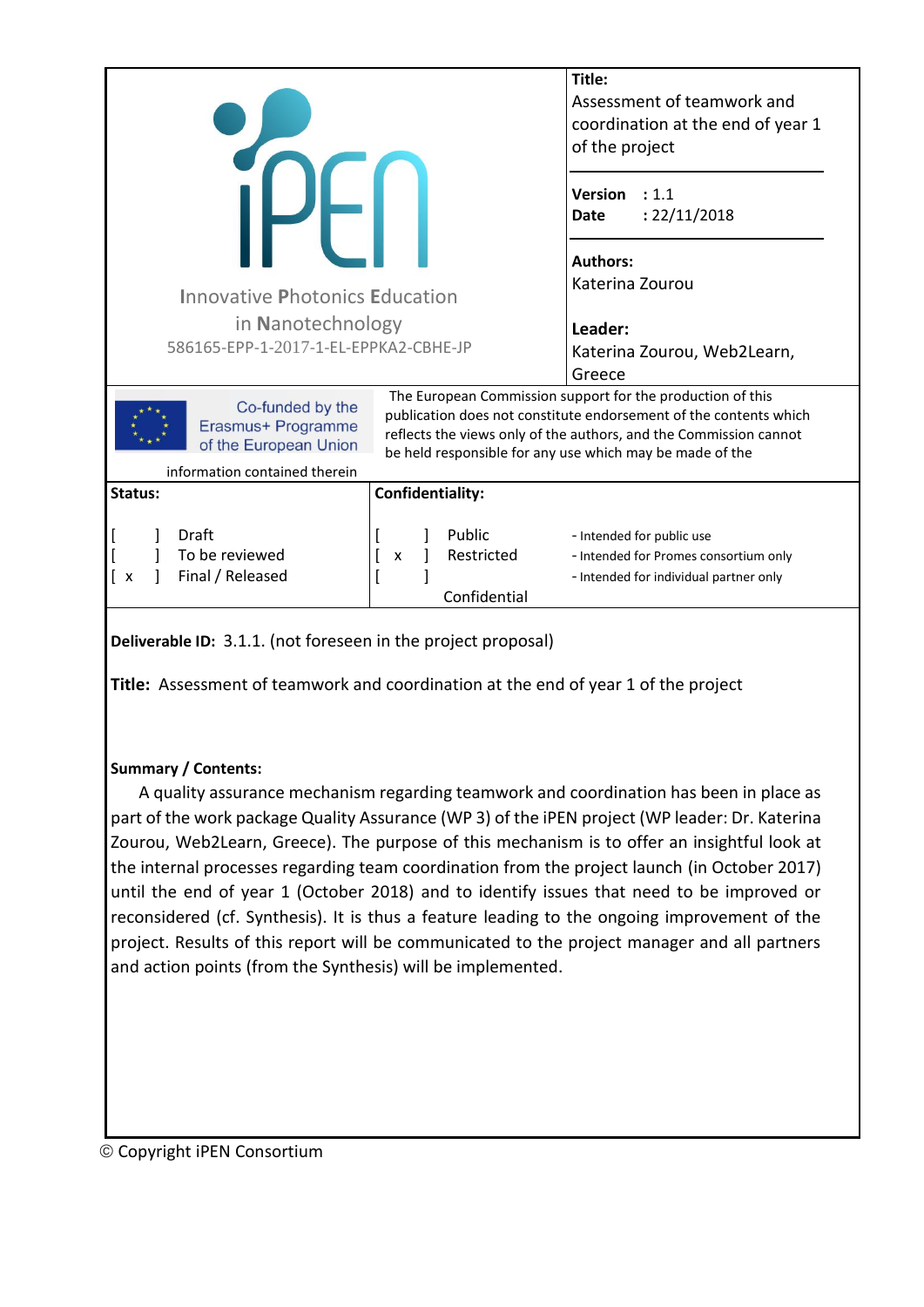|                                                                 | Page                    | : 2 of 21                 |
|-----------------------------------------------------------------|-------------------------|---------------------------|
| Assessment of teamwork and coordination<br>at the end of year 1 | Version : $1.1$<br>Date | : 22/11/2018              |
| Deliverable ID: D.3.1.1                                         | Status<br>Confid        | : Status<br>: Conf. Level |

## **CHANGE LOG**

| Vers. | Date       | <b>Author</b>       | <b>Description</b> |
|-------|------------|---------------------|--------------------|
|       | 22.11.2018 | Dr. Katerina Zourou |                    |
|       |            |                     |                    |
|       |            |                     |                    |

# Table of Contents

| 4.1. DECISION MAKING PROCEDURES AND PROJECT MANAGEMENT  4        |  |
|------------------------------------------------------------------|--|
|                                                                  |  |
|                                                                  |  |
|                                                                  |  |
|                                                                  |  |
| 5.1. ADVANTAGES AND DISADVANTAGES OF THE PROJECT COORDINATOR  15 |  |
|                                                                  |  |
|                                                                  |  |

## <span id="page-1-0"></span>**1. SCOPE**

A quality assurance mechanism regarding teamwork and coordination has been in place as part of the work package Quality Assurance (WP 3) of the iPEN project (WP leader: Dr. Katerina Zourou, Web2Learn, Greece). The purpose of this mechanism is to offer an insightful look at the internal processes regarding team coordination from the project launch (in October 2017) until the end of year 1 (October 2018) and to identify issues that need to be improved or reconsidered (cf. Synthesis). It is thus a feature leading to the ongoing improvement of the project. Results of this report will be communicated to the project manager and all partners and action points (from the Synthesis) will be implemented.

The same survey will be launched at end of year 2 of the project (October 2019) and at final stage as well (September 2020). A comparison of achievements throughout the three surveys will be made for the final report of the project.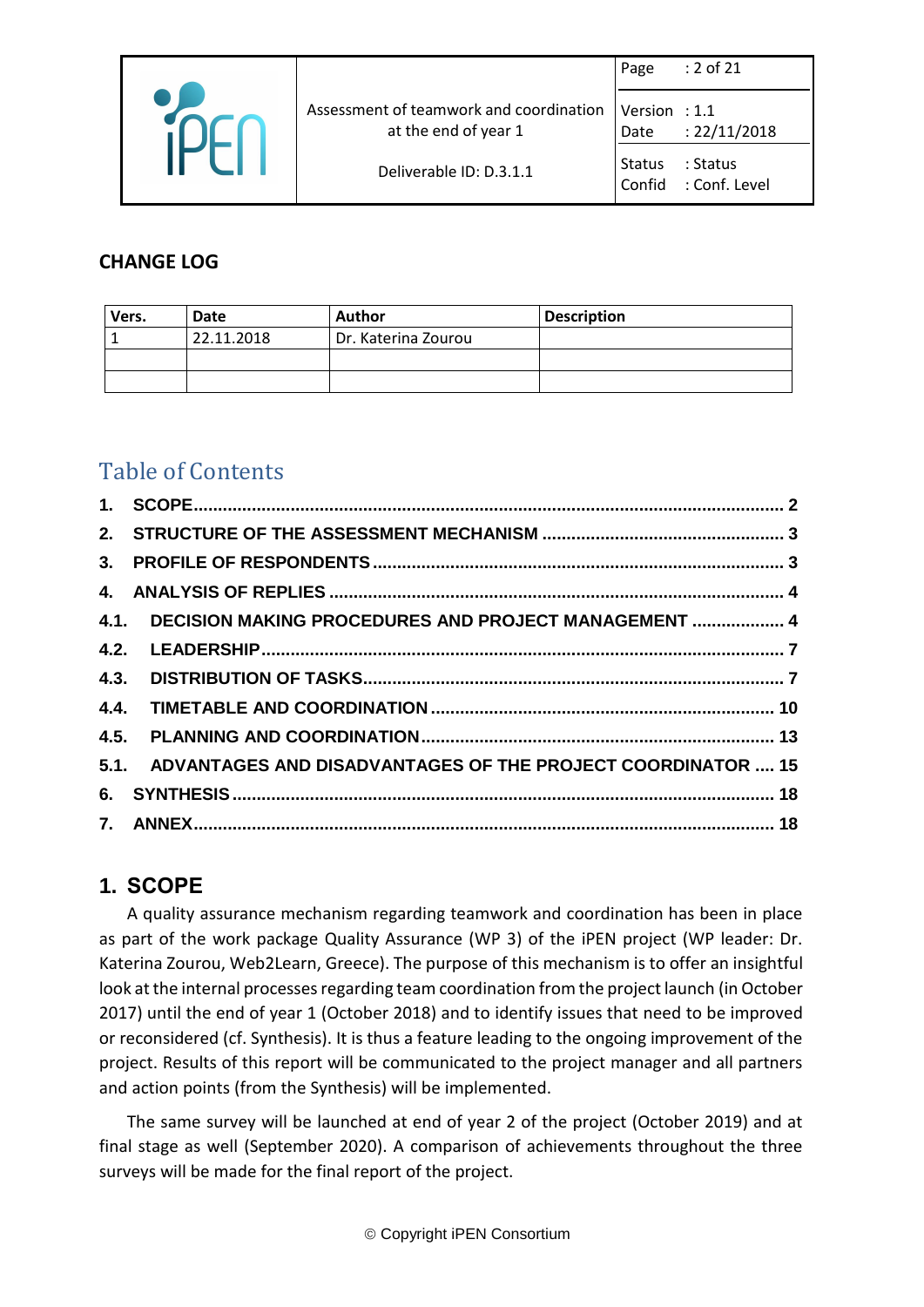|                                                                 | Page                    | : 3 of 21                 |
|-----------------------------------------------------------------|-------------------------|---------------------------|
| Assessment of teamwork and coordination<br>at the end of year 1 | Version : $1.1$<br>Date | : 22/11/2018              |
| Deliverable ID: D.3.1.1                                         | <b>Status</b><br>Confid | : Status<br>: Conf. Level |

# <span id="page-2-0"></span>**2. STRUCTURE OF THE ASSESSMENT MECHANISM**

Among other assessment mechanisms (brainstorming session, individual interviews), we opted for an online survey which has been delivered as a Google form (see annex). Partners were identified by name but their identity is kept secret as data has been anonymized by the author of this report. Full identity can be disclosed to EACEA upon request.

The assessment form contains 5 sections, each addressing a dimension related to project coordination and leadership, namely:

- 1. Decision-making procedures
- 2. Leadership
- 3. Distribution of tasks between partners;
- 4. Timetable and communication
- 5. Planning and coordination
- 6. Advantages and disadvantages of the coordinator

Each section is composed by specific questions whose replies are analyzed hereafter. A Synthesis (last part of this report) completes the analysis. For each question we offer raw data in the form of charts or tables accompanied by a short analysis produced by the author of this report. The approach of data analysis gives floor to divergent points of view in a constructive way and translates partners' comments into improvement actions (cf. Synthesis).

## <span id="page-2-1"></span>**3. PROFILE OF RESPONDENTS**

28 individuals replied to the questionnaire from each of the 14 partners of the iPEN consortium. Partners were asked to reply to the questionnaire with at least one representative of their institution. From some partner institutions we were able to gather more replies (Politecnico di Milano: 4; Technological Educational Institute of Crete: 4; University of Twente: 3; Bar Ilan University: 3). This distribution is extremely positive, firstly because replies cover the full partnership, therefore representativeness is high. Secondly, because all respondents are different (we were able to check this through the names in each questionnaire- they were anonymized at reporting stage), as individuals from the same institution but with different backgrounds (scholars, administrative staff) were able to express their opinion on common issues.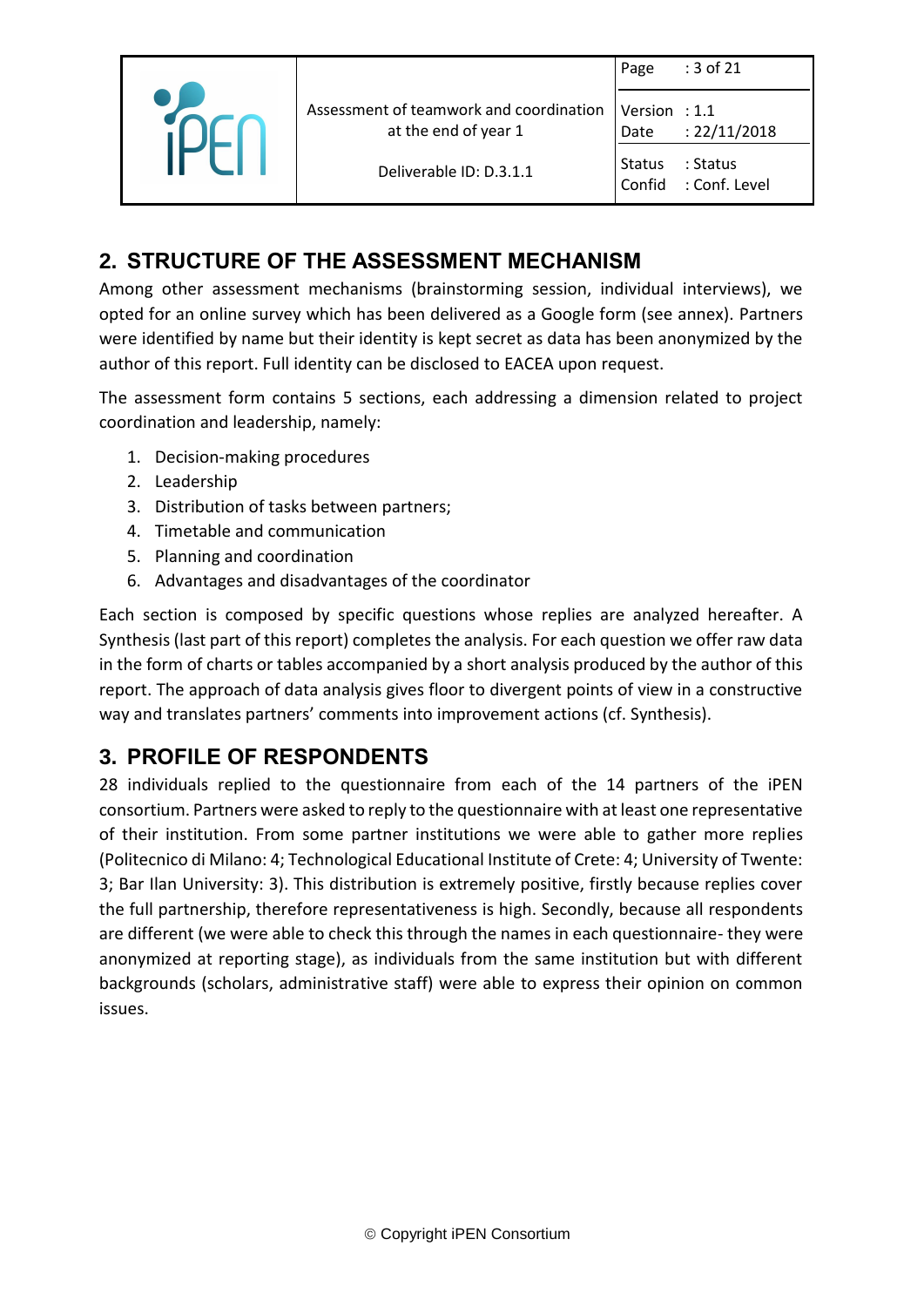|                                                                 | Page                    | : 4 of 21                 |
|-----------------------------------------------------------------|-------------------------|---------------------------|
| Assessment of teamwork and coordination<br>at the end of year 1 | Version : $1.1$<br>Date | : 22/11/2018              |
| Deliverable ID: D.3.1.1                                         | <b>Status</b><br>Confid | : Status<br>: Conf. Level |
|                                                                 |                         |                           |



Figure 1: profile of respondents

# <span id="page-3-0"></span>**4. ANALYSIS OF REPLIES**

In this part of the report we analyze replies to the survey section by section.

# <span id="page-3-1"></span>**4.1. DECISION MAKING PROCEDURES AND PROJECT MANAGEMENT**

This section corresponds to questions (Q) 3 to 6 and aims to give a general appreciation of team coordination and project management. It is the next sections that give a more detailed and nuanced picture of internal working processes of the project team.

Replies to this section show a very satisfactory image. Partners' understanding of their contribution to the project (Q3) receives a top score. All respondents claim that they are able to contribute to the project outcomes at some extent. This element may be compared to Q10 ("are you aware of your responsibilities?") also receiving a top score (see section 4.3).

## **Q3 From your investment to the project so far (October 2018) do you feel you are able to contribute to the project outcomes to same extent?**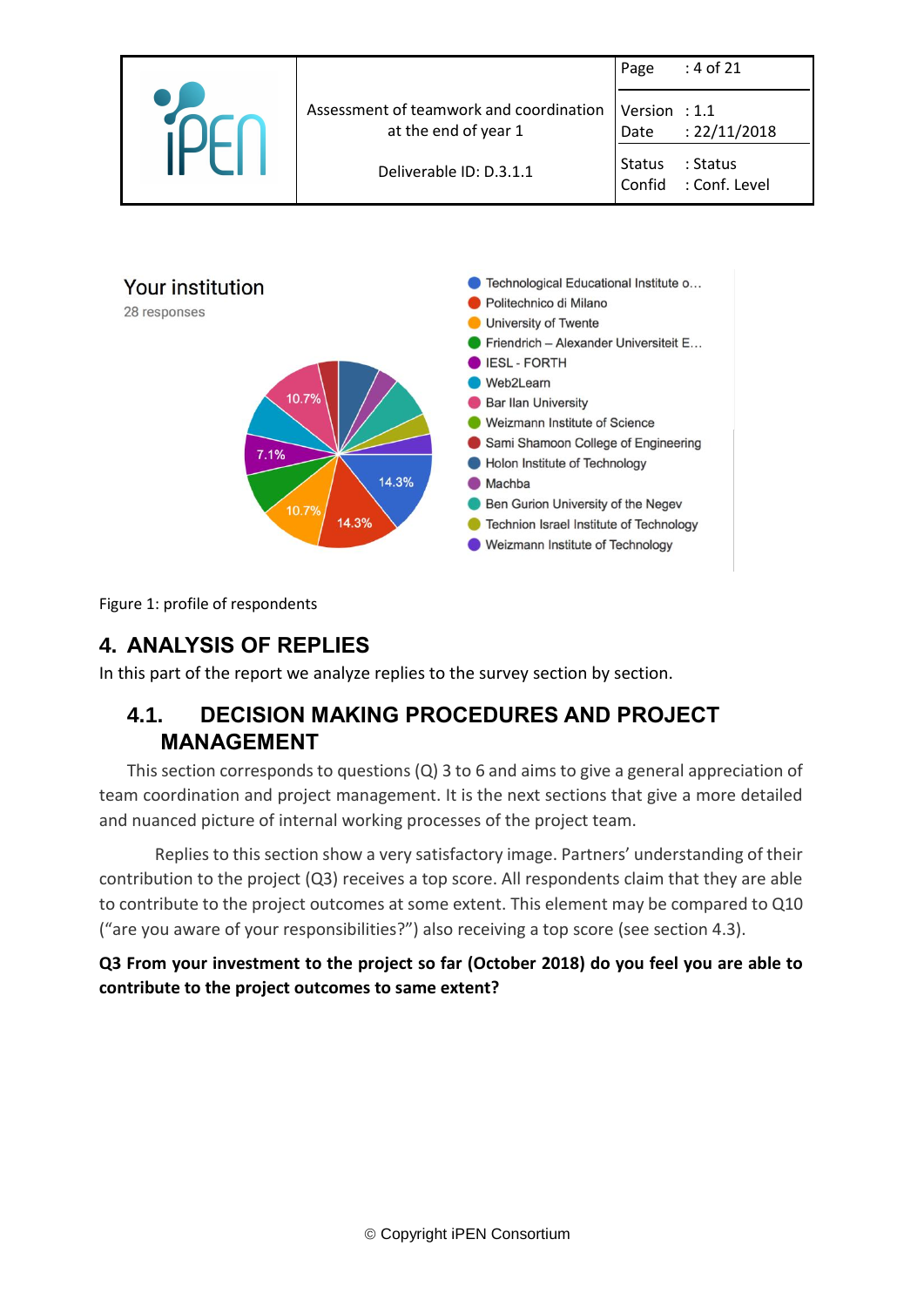

Figure 2: partners' investment

Partners also believe that all relevant information is available in due time (Q4).

### **Q4 Is all relevant information available in due time?**



The overall quality of project management receives an outstanding score. In Q5, with 5/5 as maximum score, 1 respondent gave a 3/5 score, 5 respondents gave a 4/5 score and 22 respondents gave a 5/5 score for project management. This is a rare and outstanding score for a partnership with the originality of a Programme - Partner countries cooperation as in iPEN, plus the complexity of managing a big consortium (14 partners) composed by various profiles of partners (HEIs and SMEs) and disciplines.

### **Q5 Can you rate the overall quality of project coordination until now?**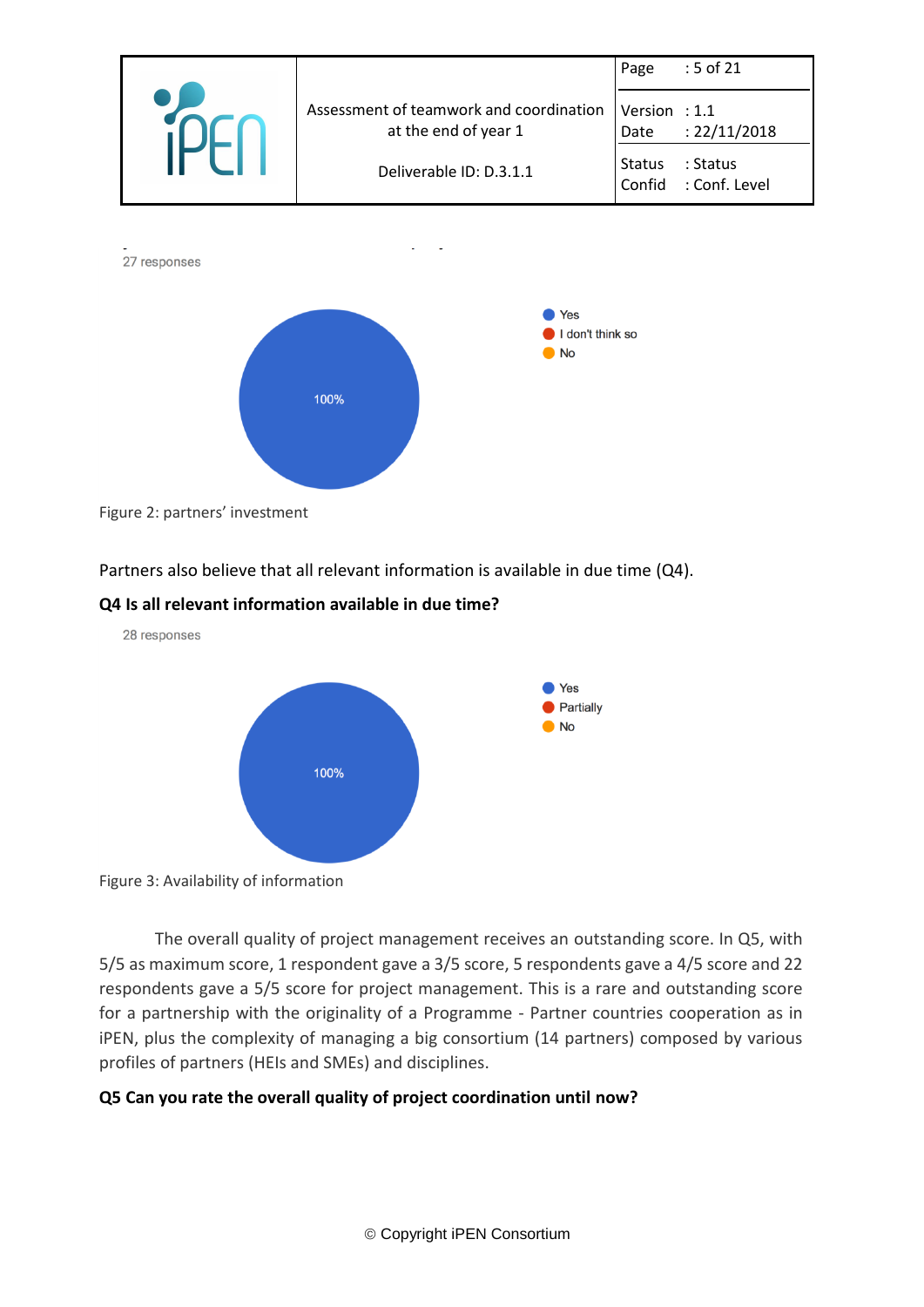|                                                                 | Page                    | $:6$ of 21                |
|-----------------------------------------------------------------|-------------------------|---------------------------|
| Assessment of teamwork and coordination<br>at the end of year 1 | Version : $1.1$<br>Date | : 22/11/2018              |
| Deliverable ID: D.3.1.1                                         | <b>Status</b><br>Confid | : Status<br>: Conf. Level |





The most significant outcome of this first section of the survey is that all replies are (fully or partially) positive about project management and team coordination, and in some cases the team fully agrees on methods and procedures developed so far.

Partners were invited to express their opinions about project coordination in an openended question. All replies are provided below, without any interference of the author.

## **Q6 If you wish to make any comment regarding to the project coordination please use the box below**

- I very much welcome online meetings. Exclusively email communication is not so good, because it is centralized (from the coordinator to the partners) and also because we lose contact with other partners. I am in favor of regular online meetings as a mechanism of group cohesion and smooth collaboration among us, on a more horizontal way of working.
- The coordination guidance is targeted and thus all partners contributions are complementary.
- I hope to have the same fantastic coordination till the end of the project
- So far so good :-)
- The best contribution for the coordination are regularly meetings which are organized very well
- I suggest that messages will be combined to avoid many Emails. Namely, to collect news and messages and to send not more than once a week.
- The main problems until now are (a) the not involvement of all the Work-Package Leaders to what has been assigned to them (see Bar Ilan); (b) the partners do not get the initiative to disseminate the project through their network channels; and (c) the reporting of the financial expenses has not yet started systematically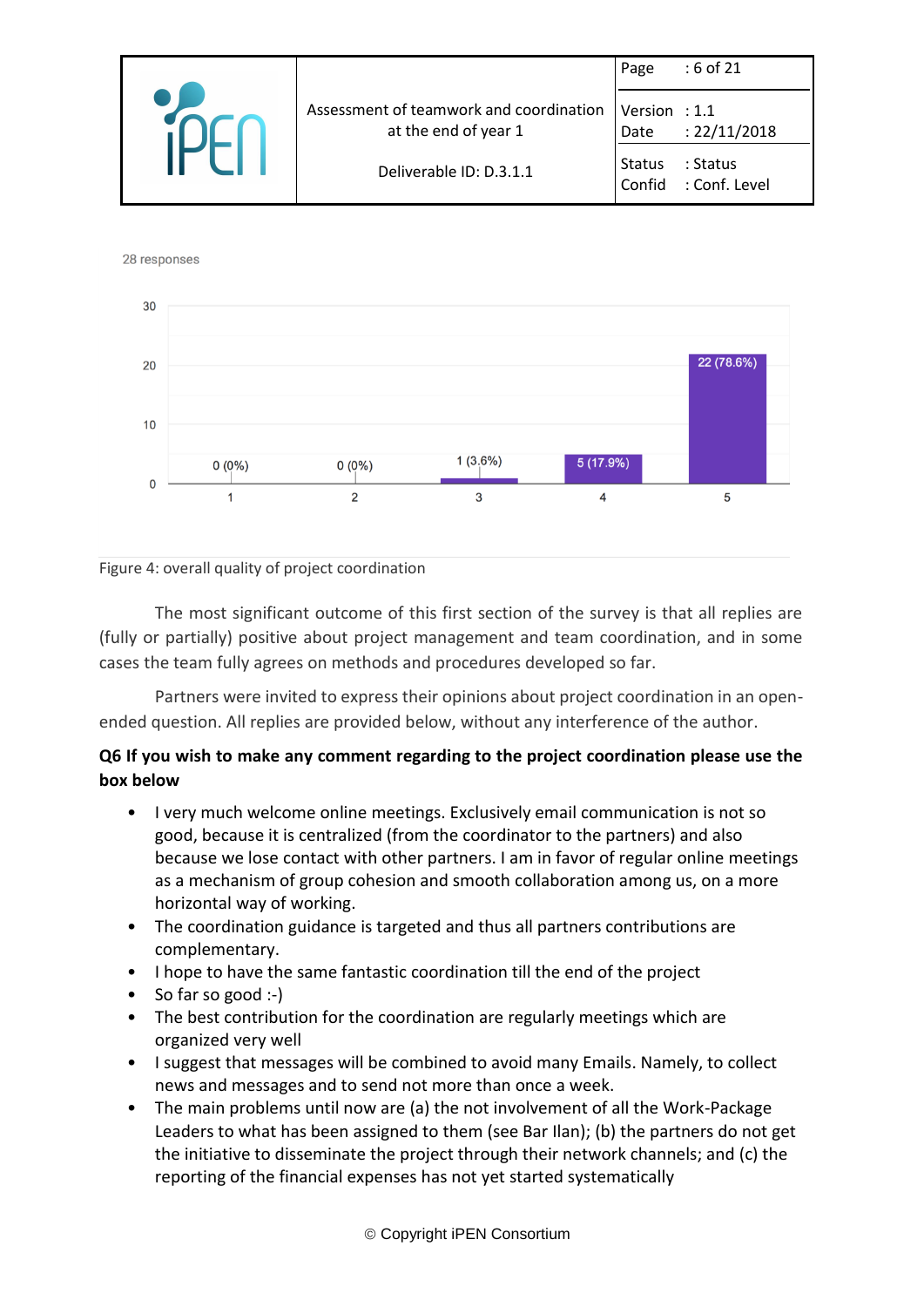|                                                                 | Page                    | : 7 of 21                 |
|-----------------------------------------------------------------|-------------------------|---------------------------|
| Assessment of teamwork and coordination<br>at the end of year 1 | Version : $1.1$<br>Date | : 22/11/2018              |
| Deliverable ID: D.3.1.1                                         | <b>Status</b><br>Confid | : Status<br>: Conf. Level |

- I believe the leadership is excellent.
- Kostas's lead is simply outstanding.

## <span id="page-6-0"></span>**4.2. LEADERSHIP**

Question 7 focuses on the level of satisfaction that respondents feel concerning the work package leadership. The respondents were asked to rate the ongoing WP (WP1 preparation). Leader is Dr. Konstantinos Petridis, the project coordinator.

## **Q7 Can you rate the coordination qualities of work package 1 (Preparation) leader?**



Figure 5: leadership of WP1

Work package 1 (project and financial management) is almost unanimously very highly rated. In Q7, with 5/5 as top score, 6 respondents gave a gave a 4/5 score and 21 respondents gave a 5/5 score. This result is highlighted in the Synthesis of results of the survey.

## <span id="page-6-1"></span>**4.3. DISTRIBUTION OF TASKS**

A positive majority reigns in the set of questions regarding the distribution of tasks. Partners have a very clear understanding of the work plan and the timetable (Q8). This also echoes Q9 results, which is the degree of awareness of common project goals as well as the specific goals per institution.

### **Q8 Is the work plan and timetable clear for all partners?**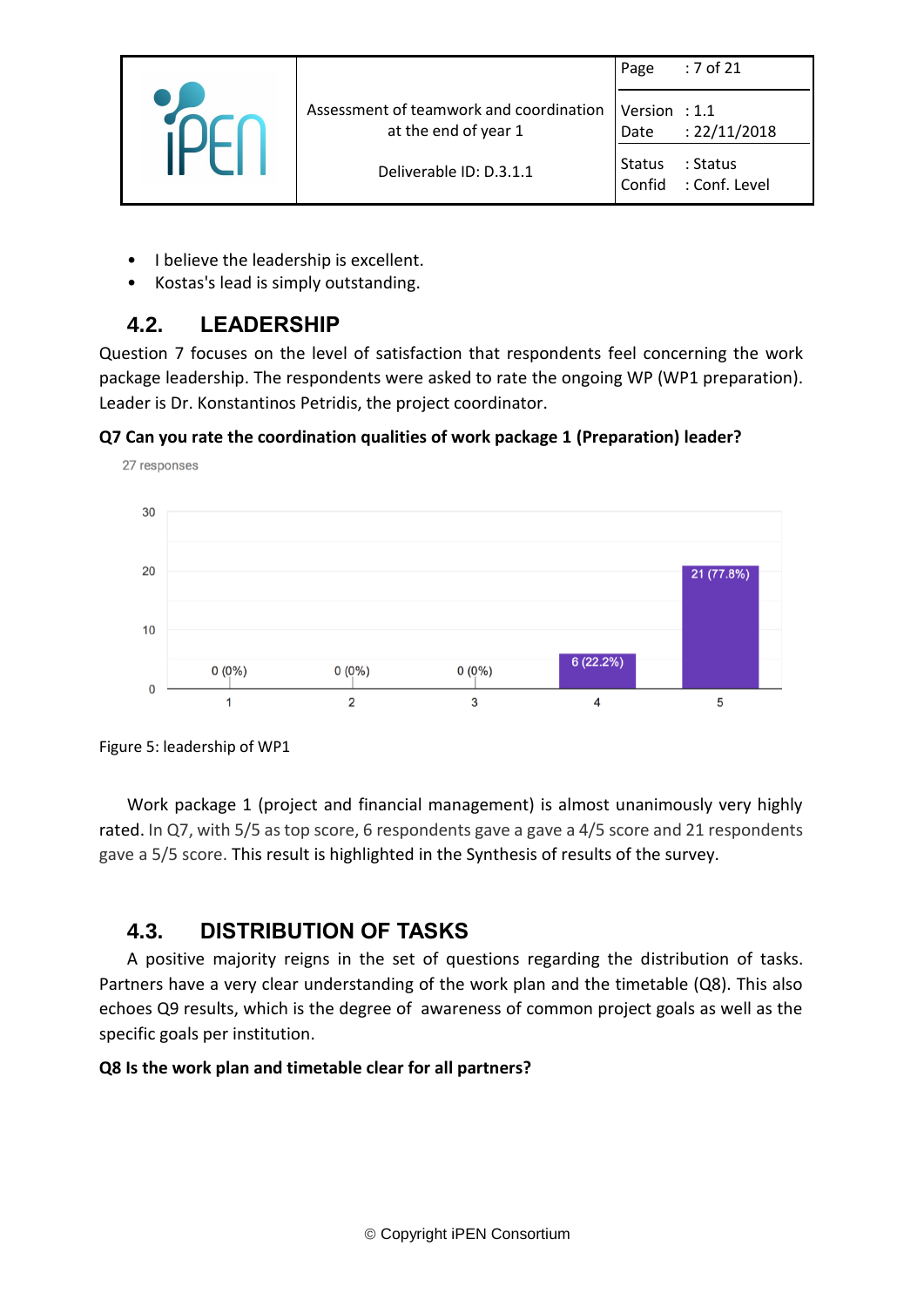

28 responses



Figure 6: clarity of work plan and timetable

## **Q9 Are you, as partner, aware of the common project goals and the specific goals for your institution?**

28 responses



Figure 7: degree of awareness of shared project goals

This is a largely positive result, showing clear definition of scope, duties on the team level and on the partner level. It is very optimistic that respondents from different countries, backgrounds and degree of contribution largely converge in their replies. There is a high level of confidence among respondents.

A very similar result is conveyed in Q10 (degree of awareness of responsibilities) and Q11 (existence of a clear and realistic description of task of both the coordinator and each partner). Partners seem to be fully aware of their tasks, they consider that the coordinator communicates clearly his tasks, and that partners know well what is expected from them and when.

### **Q10 Are you as partner aware of your responsibilities?**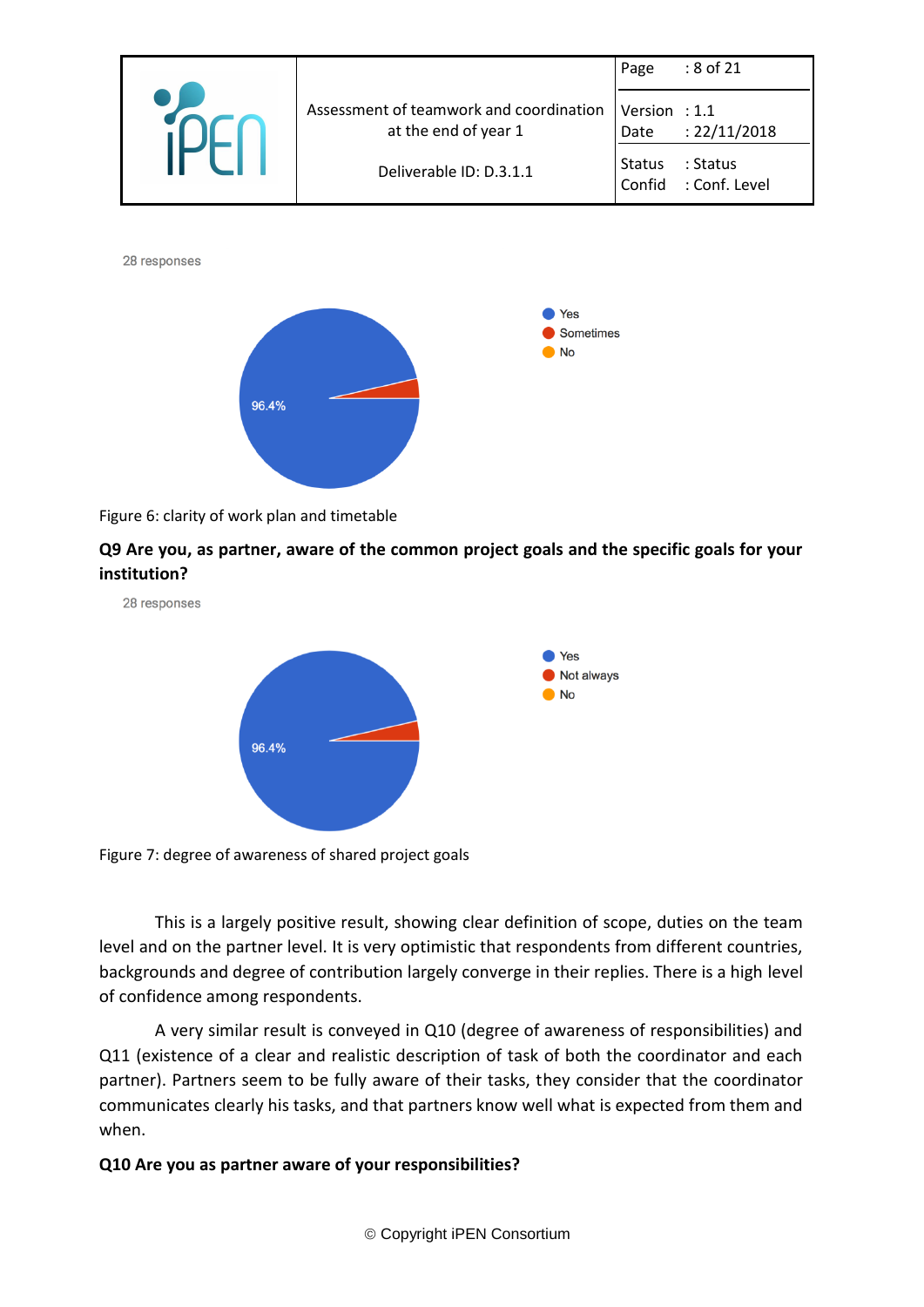

Figure 8: degree of awareness of partners' responsibilities

## **Q11 Is there a clear and realistic description of the tasks of the project coordinator and each partner?**



Figure 9: clarity of tasks for partners and for the project coordinator

Regarding division of tasks, partners were able to reply to an open-ended question and all replies are shown below.

## **Q12 If you wish to make any comment regarding to the "Division of tasks" issues, please use the box below**

- Sometimes there is overlap between activities, and there are partners not so active, which results in more work on our side due to the inactivity by other partners.
- I would like to have more duties as now I have plenty of time
- In retrospect it seems that there may not be sufficient budget allocated for staff (especially management/admin). Will have to be part of the contribution of the partner institutions
- I expect suggestions for external evaluators for the modules of the FAU
- -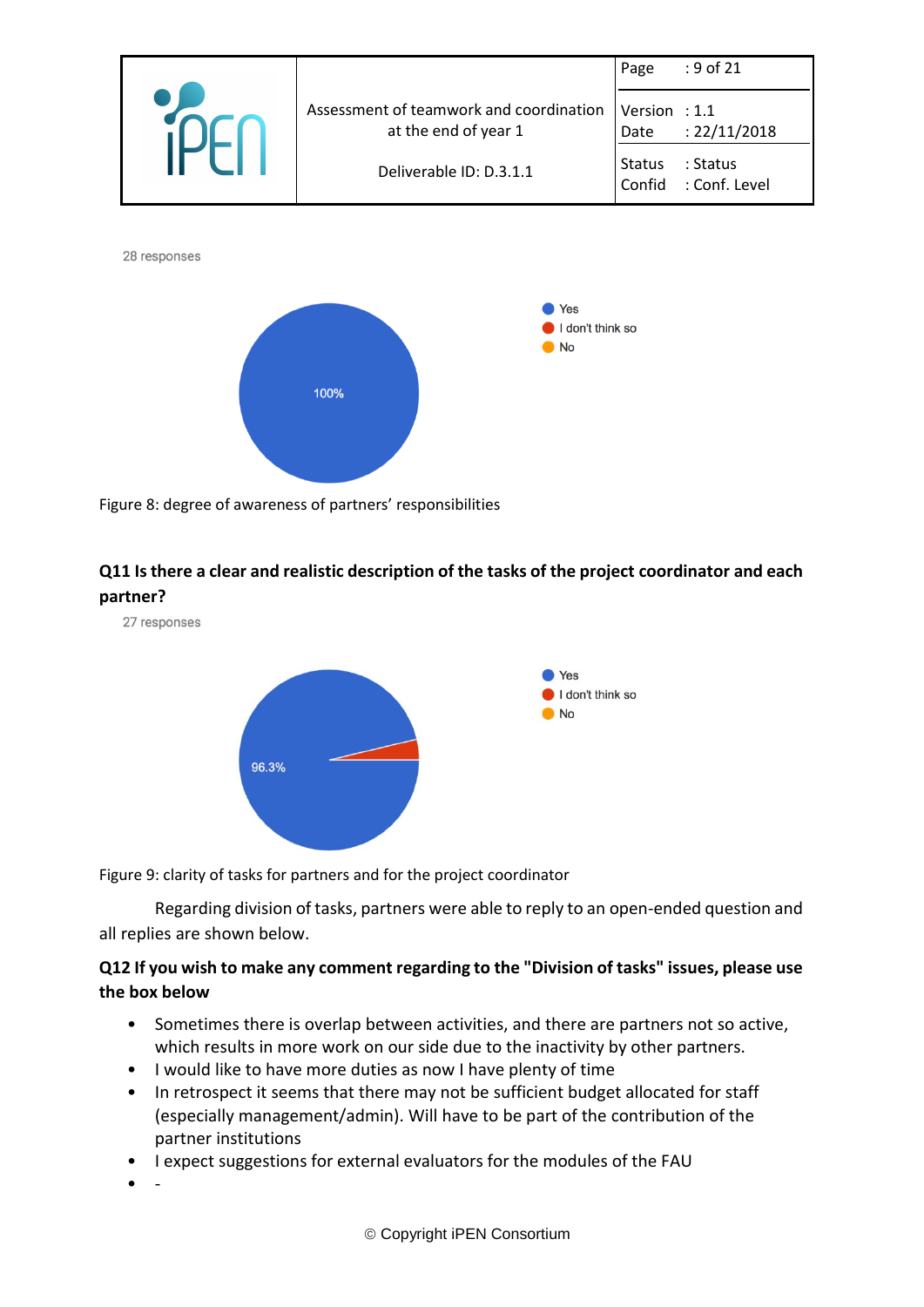|  |                                                                 | Page                    | : 10 of 21                |
|--|-----------------------------------------------------------------|-------------------------|---------------------------|
|  | Assessment of teamwork and coordination<br>at the end of year 1 | Version : $1.1$<br>Date | : 22/11/2018              |
|  | Deliverable ID: D.3.1.1                                         | <b>Status</b><br>Confid | : Status<br>: Conf. Level |

- There is no balance. Sometimes all the responsibilities are on the coordinator
- From the original plan we made changes and Kostas knew how to reorient the tasks to the various members, while accepting the consent of everyone.

Some concerns are voiced regarding ambiguity of tasks between partners (and possible overlap) and a possible consideration of budget, but both comments will be reassessed in the next iteration of the survey, in September 2019.

# <span id="page-9-0"></span>**4.4. TIMETABLE AND COORDINATION**

Overall the survey respondents answer very positively on the issue of timetable and coordination. The strict majority of respondents (25 persons) believe that the timetable with the activities divided by each partner is clear, while only 3 respondents claim this is not always the case (Q13).

## **Q13 Is there a clear timetable with activities for each partner?**



Figure 10: existence of clear timetable with activities per partner

Q14 echoes this picture, where the time schedule for communication between partners and for exchange of materials is available for 25 respondents, but "not always" for two of them and a negative answer from one respondent.

**Q14 A time schedule for communication between partners and for exchange of material is available.**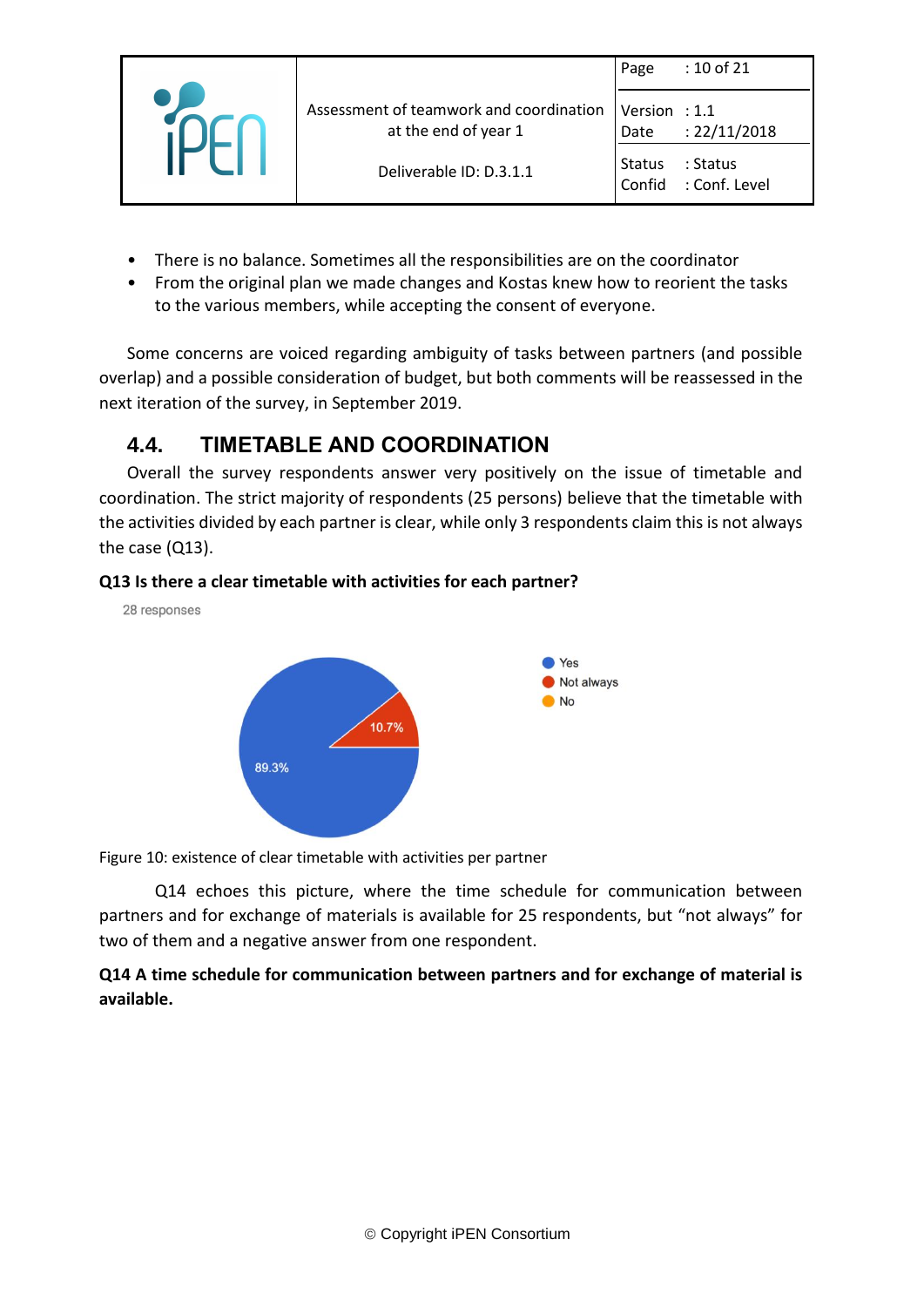





#### Figure 11: existence of a time schedule

As for meeting deadlines by the coordinator himself, partners believe so totally.

### **Q15 The coordinator respects the deadlines**

27 responses



Figure 12: respect of deadlines by the coordinator

When it comes to communication means and methods, partners largely agree that the frequency of internal communication (Q16) is suitable (25 respondents) or even too frequent (3 respondents).

## **Q16 The frequency of internal communication is...**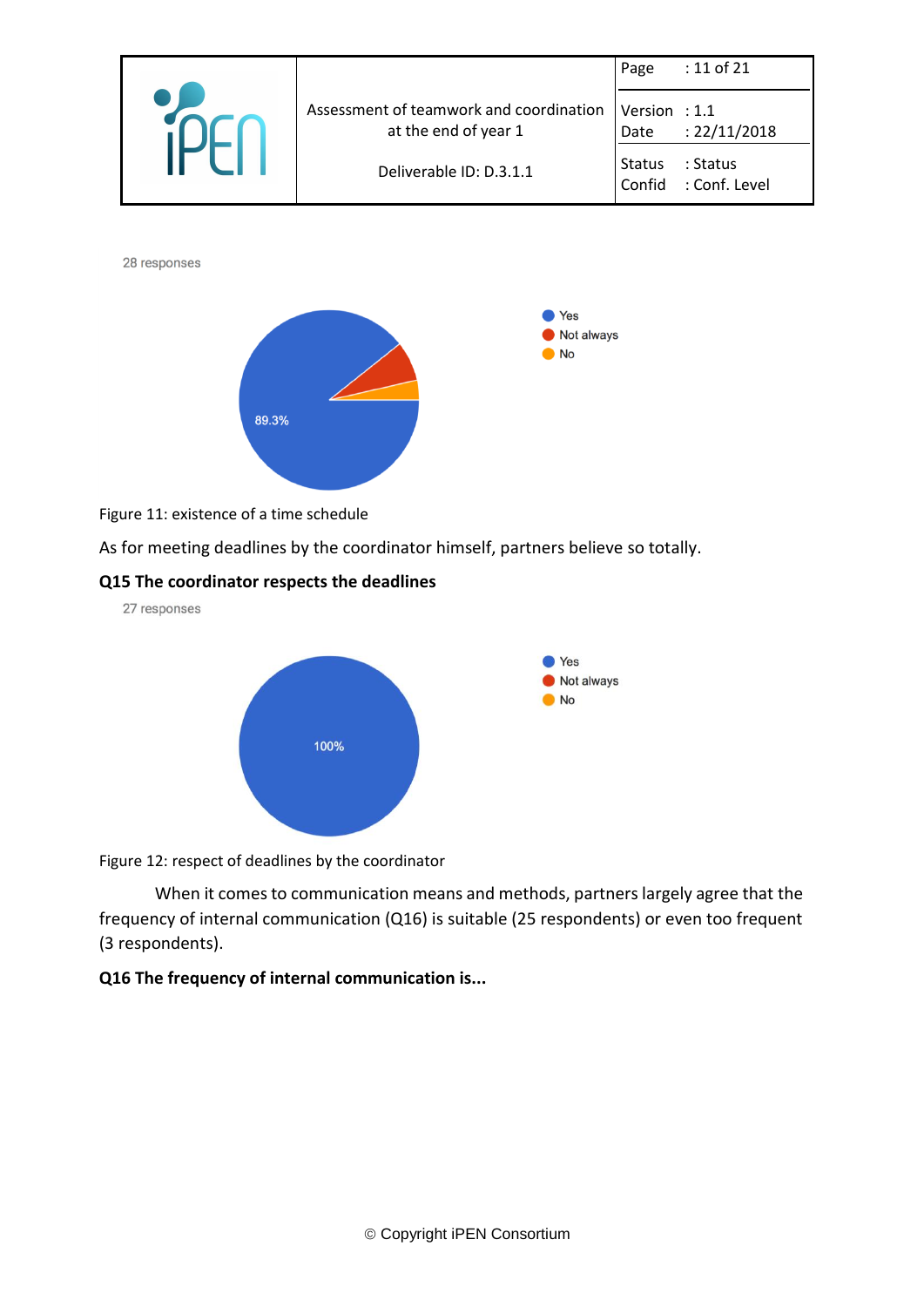



Figure 13: frequency of internal communication

All partners find means of communication appropriate (Q17), one respondent replied "Other" [means of communication possible], and he/she filled in the open-ended question Q18 below.

### **Q17 The means (email, platform, other types of communication) are**

28 responses



Figure 14: appropriateness of communication means

Two partners welcome more regular online discussions, for instance every two months, at regular intervals, as replies to Q18 indicate.

#### **Q18: other (means of communication) you would like to see?**

- Dropbox, Google Drive etc may be helful too
- No
- -
- A schedule for face to face communications should be existed (every two months)
- Phone calls or skype calls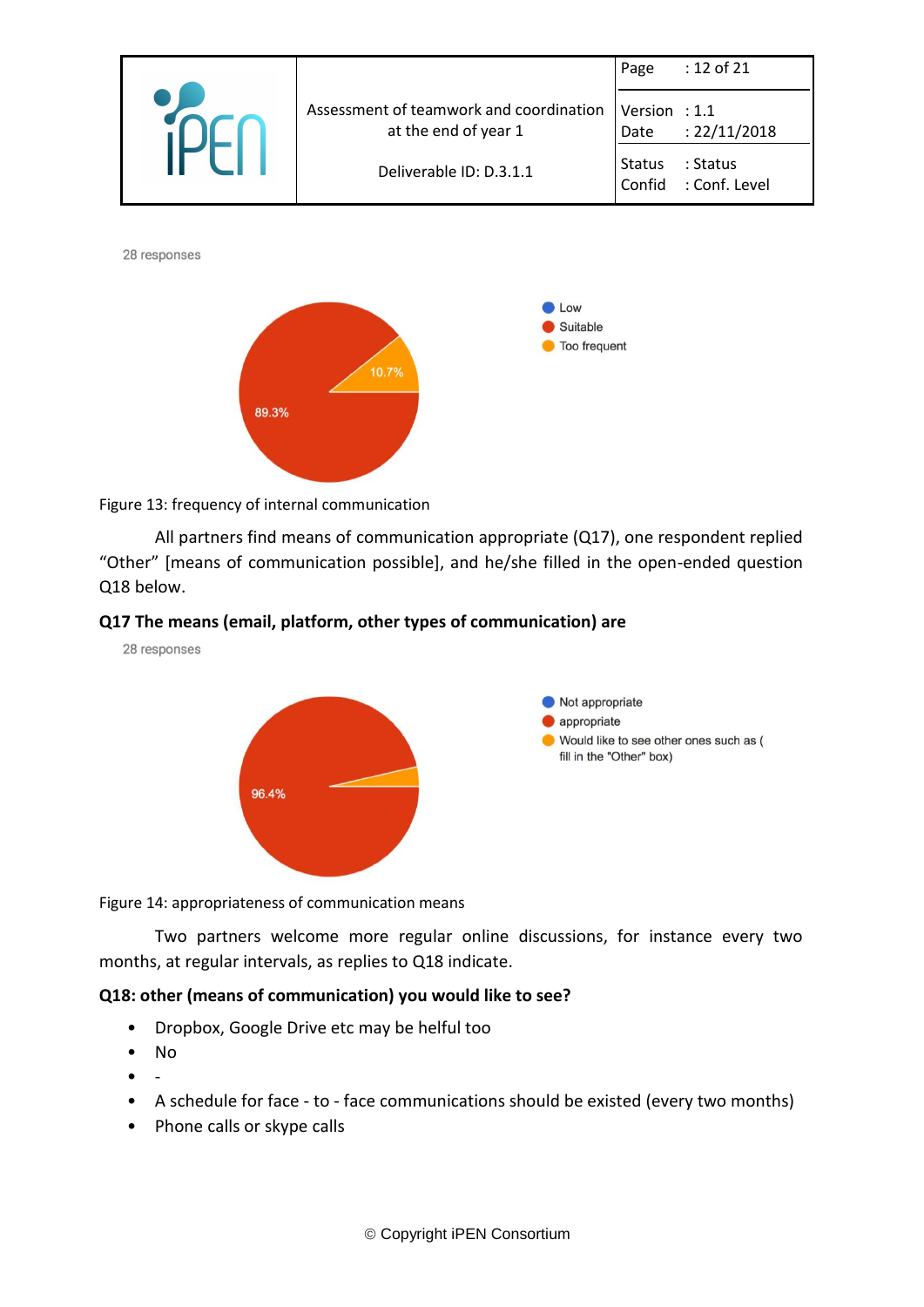|                                                                 | Page                    | : 13 of 21                |
|-----------------------------------------------------------------|-------------------------|---------------------------|
| Assessment of teamwork and coordination<br>at the end of year 1 | Version : $1.1$<br>Date | : 22/11/2018              |
| Deliverable ID: D.3.1.1                                         | <b>Status</b><br>Confid | : Status<br>: Conf. Level |

## **4.5. PLANNING AND COORDINATION**

<span id="page-12-0"></span>This section corresponds to Q19 to Q22 of the survey. Planning and coordination seen as a coordinator's task receive very high scores, as the following charts demonstrate. For Q19, project members believe that there is a clear planning and management guidelines. 18 respondents give a 5/5 score and 10 respondents a 4/5 score, both very high in this question.

**Q19 Clear planning and management guidelines in the project plan**



Figure 15: clear planning and management guidelines

Equity of participation (Q20) is also highly valued in the project, with 13 respondents giving a 5/5 score, and 10 respondents a 4/5 score, one participant a 3/5 score and one a 2/5 score. The strict majority thus believes that partners contribute equally.

## **Q20 Equality of participation**



Figure 16: equality of participation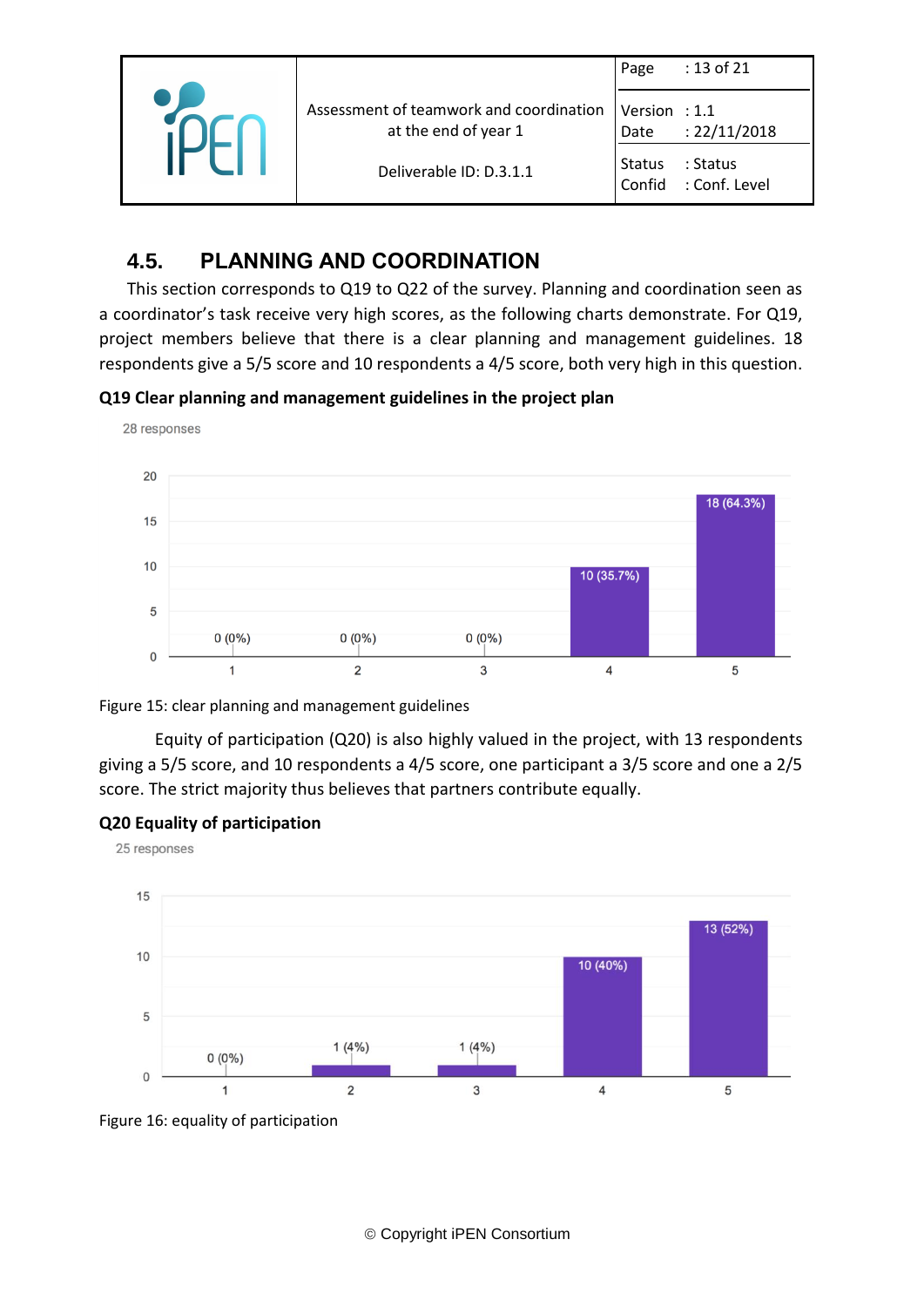|                                                                 | Page                    | : 14 of 21                |
|-----------------------------------------------------------------|-------------------------|---------------------------|
| Assessment of teamwork and coordination<br>at the end of year 1 | Version : $1.1$<br>Date | : 22/11/2018              |
| Deliverable ID: D.3.1.1                                         | <b>Status</b><br>Confid | : Status<br>: Conf. Level |

Partners believe, as in section Distribution of tasks, that roles and responsibilities are well defined (19 respondents giving a 5/5 score, 8 respondents a 4/5 score, one participant a 3/5 score).





Figure 17: clarity of roles and responsibilities

As for the collaborative effort of sharing knowledge and expertise, project members largely believe that teamwork is promoted effectively (16 persons give 5/5 points, 11 give 4/5 points and 1 respondent gives 3/5 points).

## **Q22 Promotion of teamwork, sharing of experience and expertise**



Figure 18: Promotion of teamwork, sharing of experience and expertise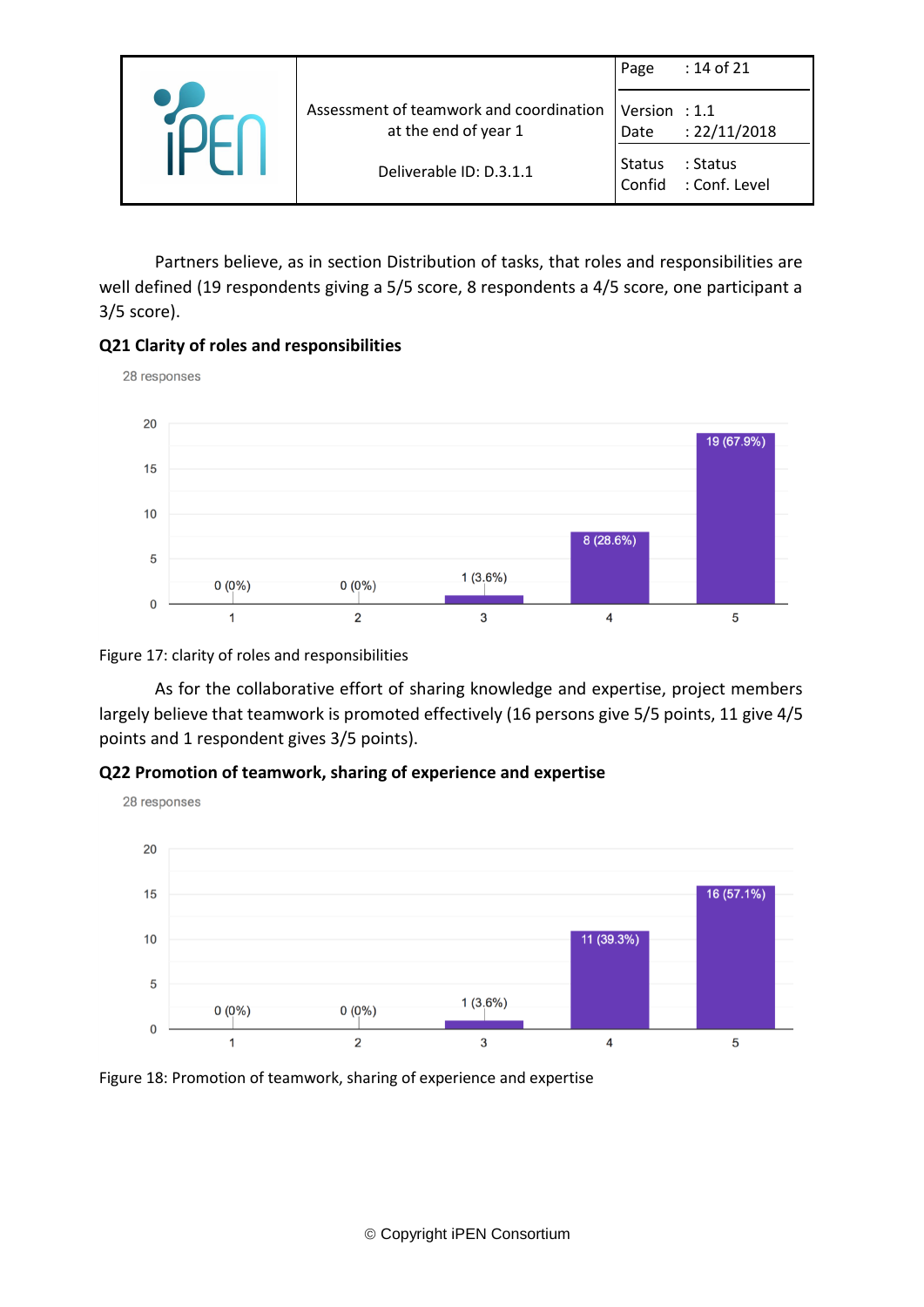|  |                                                                 | Page                    | : 15 of 21                |
|--|-----------------------------------------------------------------|-------------------------|---------------------------|
|  | Assessment of teamwork and coordination<br>at the end of year 1 | Version : $1.1$<br>Date | : 22/11/2018              |
|  | Deliverable ID: D.3.1.1                                         | <b>Status</b><br>Confid | : Status<br>: Conf. Level |

# <span id="page-14-0"></span>**4.6. ADVANTAGES AND DISADVANTAGES OF THE PROJECT COORDINATOR**

Partners were asked to give their appreciation of the strongest and weakest point of the coordinator. All data are available to EACEA upon request and, by precaution, the identity of respondents has been removed for the principle of anonymity.

Regarding the coordinator's strongest points, firstly one can mention his dedication to his duties and his role ("high commitment", "dedication", "discipline and devotion to the project", "efficiency", "hard working", "leadership". Secondly, it is clear that the majority of respondents consider Dr. Petridis as a talented and skillful project manager ("excellent organizer", "diligent", "perfect management", "integrity"). Thirdly, Dr. Petridis is skillful in making individuals work as a team and contribute to the collaborative effort ("encourage the achievement of the group", "concerned with a balanced distribution of burden", "strong ability to engage and motivate people for collaboration").

### **Q23 What is the coordinator's strongest point?**

- Organization
- High commitment; he is totally engaged in the project
- He has great administration/management skills. His guidance is highly comprehensive and helpful for achieving our project goals.
- Positive Attitude and organization
- Passion for making the Project a success!
- passion, relibility and vison
- He knows the project in depth and is very active
- Emails about requirements sent regularly
- DEDICATION! and experience
- Diligent. Constantly checking the progress of the project.
- great organization skill, leadership
- Its ability to run it in a smooth and clear way
- Excellent organiser
- Efficiency, kindness
- Perfect management
- Strong ability to engage and motivate people for collaboration
- Timely warnings
- Rapid communication, very active in following the aims and meeting the Deadlines.
- Push to achieve the goals, Industrious works very hard, very positive
- Discipline and Devotion to the project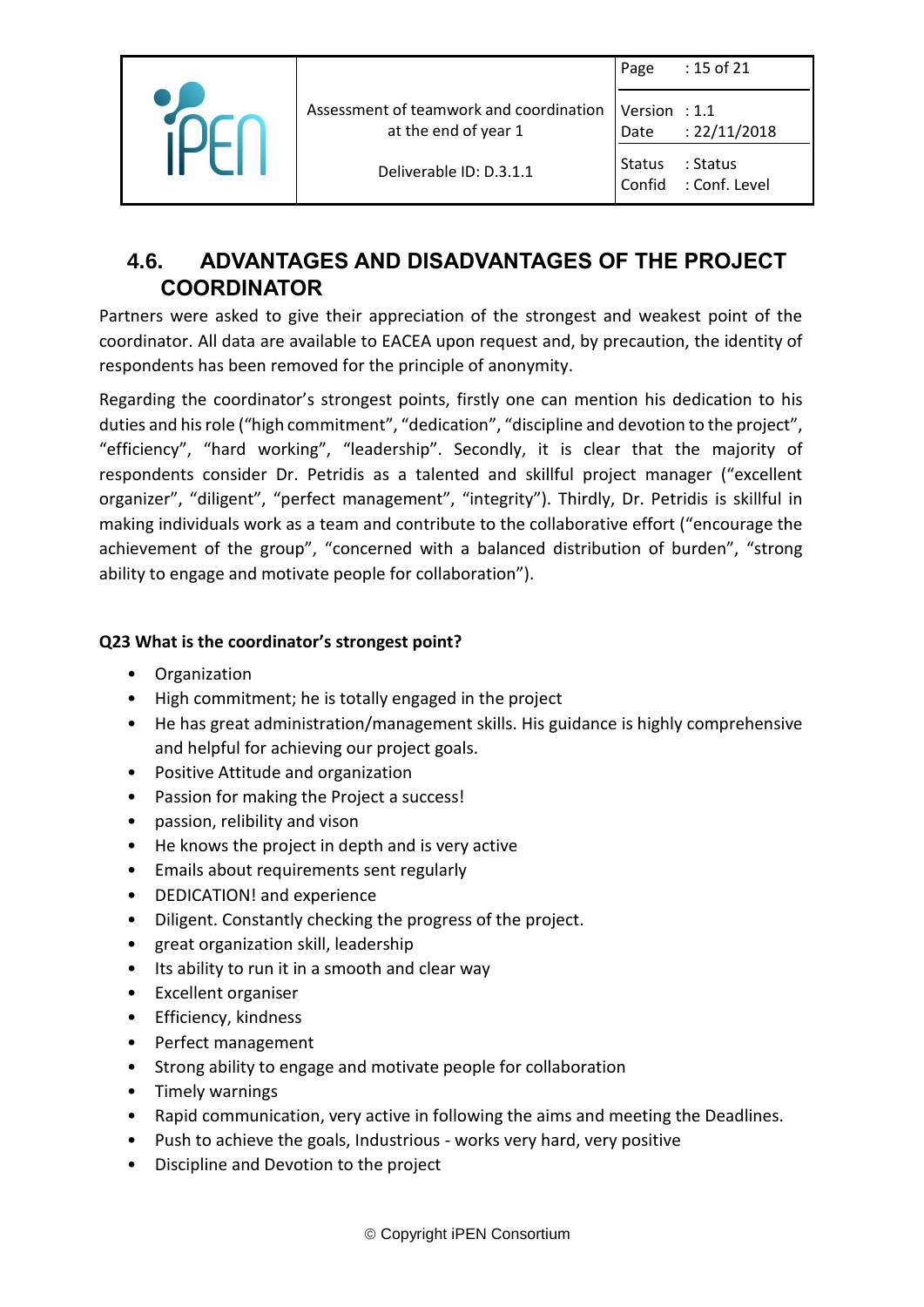|                                                                 | Page                    | : 16 of 21                |
|-----------------------------------------------------------------|-------------------------|---------------------------|
| Assessment of teamwork and coordination<br>at the end of year 1 | Version : $1.1$<br>Date | : 22/11/2018              |
| Deliverable ID: D.3.1.1                                         | <b>Status</b><br>Confid | : Status<br>: Conf. Level |

- His strong character, energy and communication ability
- to encourage the doing and the achievement of the group
- Integrity
- Enthousiasm, strong vision on the project plan
- Keeps his finger on the pulse, does not allow to do negligent work, concerned with a balanced distribution of the burden and everything done in good spirits

Regarding Dr. Petridis' weakest points, it is worth mentioning that several respondents find no weak point at all ("none", 6 occurrences, or "I am not sure", "I do not know"). Among the 28 respondents, almost 1/3 of respondents do not see any weak point at all. Regarding more clear answers on the issue, partners converge in saying that the project coordinator has a too centralized system ("he is very concentrated", "is not very good to distribute work to the rest of partners", "he has to be less concentrated and give more duties to the partners", "perhaps a high concentration of duties; it is like a one-man show sometimes"). Some minor weak points are a possible lack of temper ( lack of patience, taking claims as too personal).

### **Q24 What is the coordinator's weakest point?**

- none
- -
- Perhaps a too high concentration of duties (project management, content expert, administrative and financial contact person). It is like a one-man-show sometimes.
- He is not patient at all.
- time constraints
- nothing I can find
- He has to be less concentrated and give more duties to the partners
- Original plan is a very big document
- OVERWORKED!
- I didn't see one.
- None
- he is very concentrated
- The coordinator has not weak points
- Sometimes hectic.
- too impulsive
- Not very good to distribute work to the rest of the partners
- I am not sure
- I don't know
- takes everything personal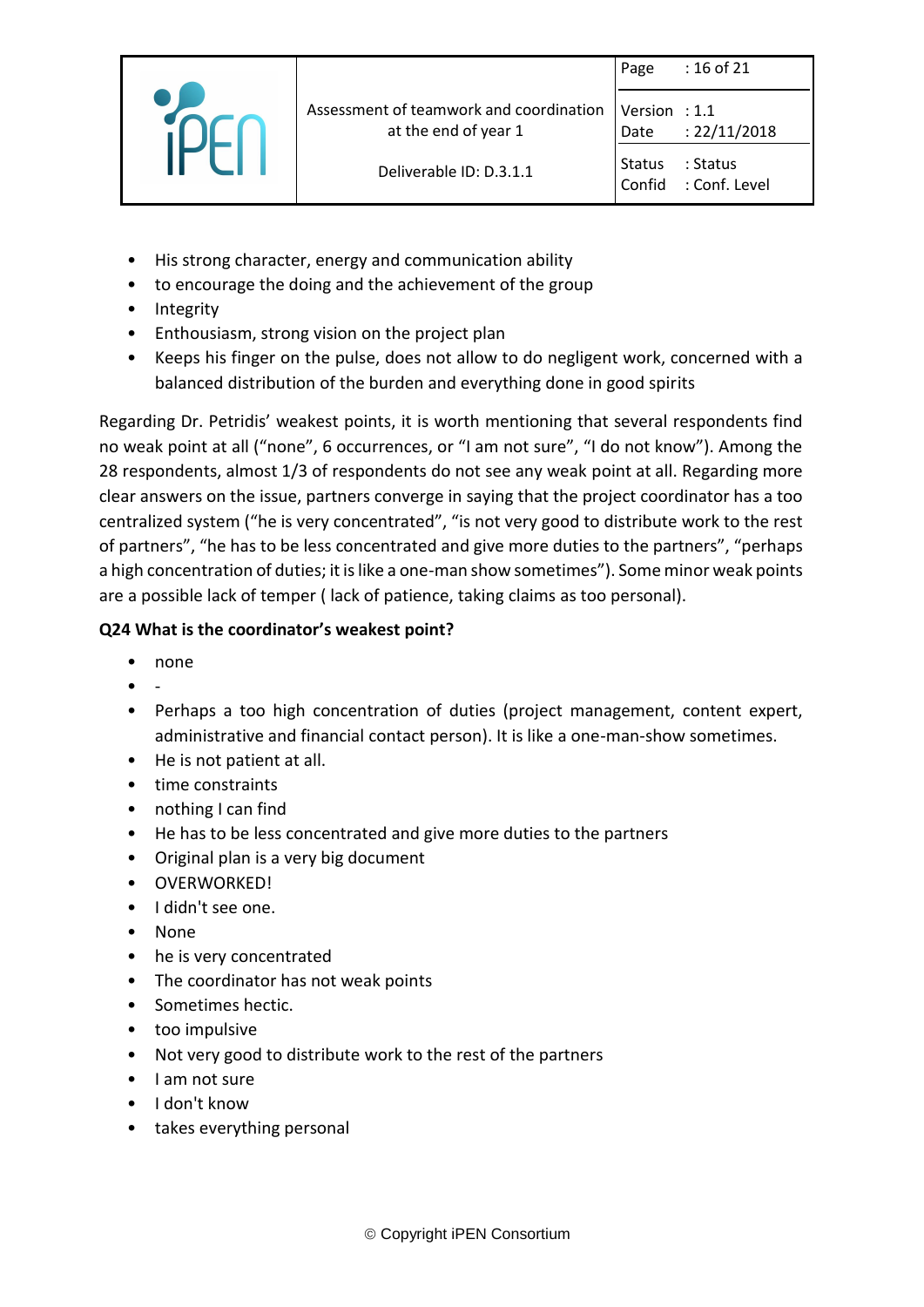|  |                                                                 | Page                    | : 17 of 21                |
|--|-----------------------------------------------------------------|-------------------------|---------------------------|
|  | Assessment of teamwork and coordination<br>at the end of year 1 | Version : $1.1$<br>Date | : 22/11/2018              |
|  | Deliverable ID: D.3.1.1                                         | <b>Status</b><br>Confid | : Status<br>: Conf. Level |

Partners were asked for advice on how the project coordination can be improved. Replies are useful in the sense that partners give positive indications on how this can be realized. As in the question above, several persons consider that there should be no change whatsoever ("coordination is good enough", "I cannot imagine something", "I do not think you can get a better coordination", "I am not sure at this stage"). This is highly positive considering that all partners are experienced team members with previous experiences in trans-national cooperation projects, and they consider project coordination outstanding. This does not eliminate some few possible improvements, such as a more balanced task distribution among partners ("urge silent partners to be more active", "more follow ups", "a less active project coordinator and more active partners") and within the local team of TEIoC, as the project manager seem to be all alone. A technical improvement goes into the direction of a more scholar focus at meetings, in which administrative and financial arrangements are too present.

Thirdly, more regular online meetings are welcome, a point raised with respect to Q18 as well.

### **Q25: please add an idea on how to make the iPEN project coordination better**

- I think the project coordinator should be better assisted by his local team, e.g. have a specific person doing the administrative tasks, another for the financial ones, etc. In addition, it is useful to urge 'silent" partners to be more active. Overall a very positive image of the coordinator.
- Monthly progress reports.
- more videos from partners of what they are doing shared with group
- coordination is good enough
- I cannot imagine something
- Continue to manage the project in the same way.
- Meetings should have a larger portion dedicated to the scientific themes of this project, and not focus only on the administrative aspects and soft skills.
- Follow ups
- It's Ok but I would like to the coordinator to be less active and the partners to be more. In my opinion the coordinator had a huge work till now ant is the time to give bigger roles to all the partners (not only to the partner coordinators)
- Inputs for the coordination by participants: e.g. bilateral discussions via e-mail to certain topics
- As I suggested above, to write every month/two weeks a mail with all the info.
- Distribute roles and establish more frequent meetings with them every two months (Skype)
- I am not sure at this time...
- I do not think you can get a better coordination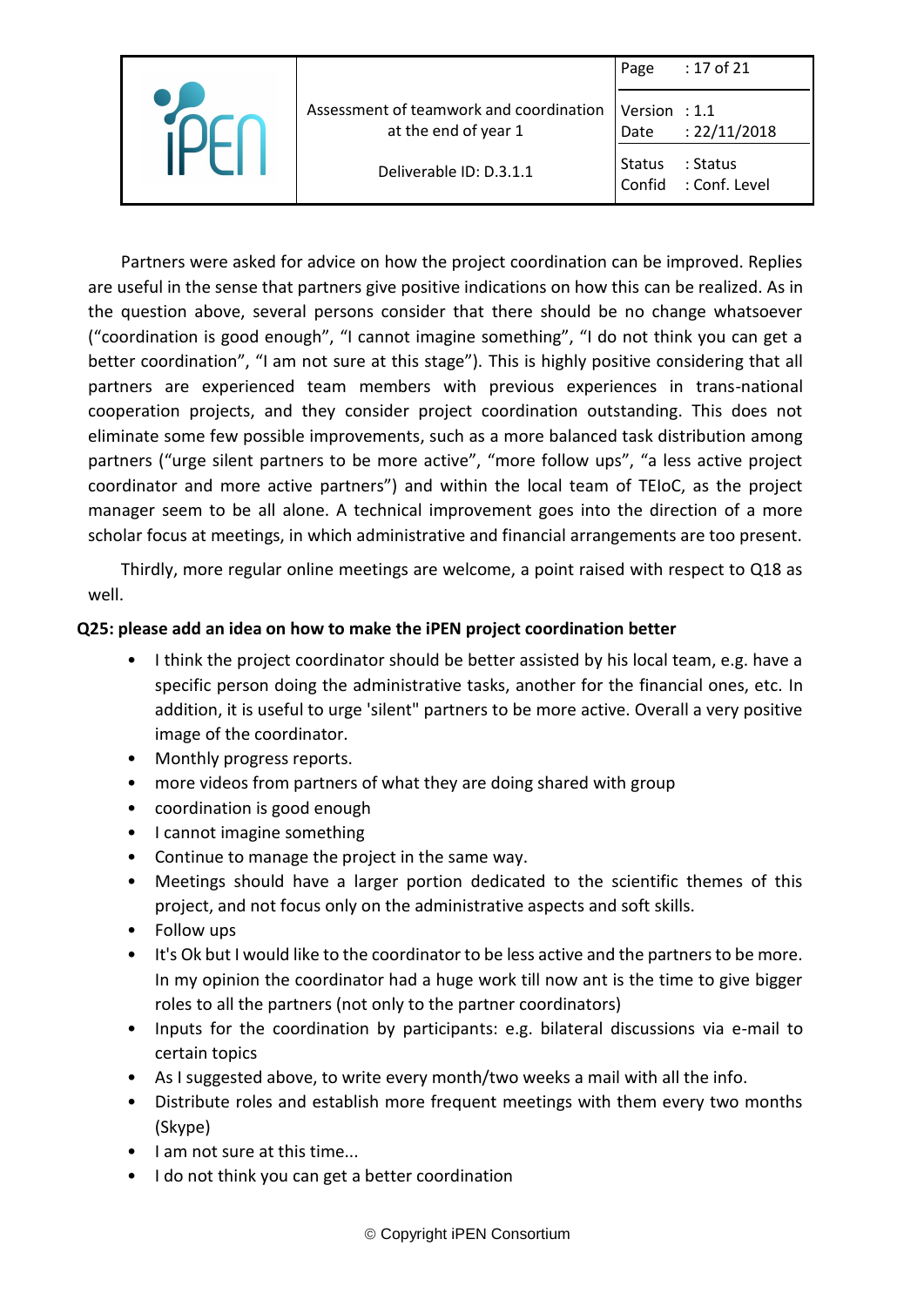|                                                                 | Page                    | : 18 of 21                |
|-----------------------------------------------------------------|-------------------------|---------------------------|
| Assessment of teamwork and coordination<br>at the end of year 1 | Version : $1.1$<br>Date | : 22/11/2018              |
| Deliverable ID: D.3.1.1                                         | <b>Status</b><br>Confid | : Status<br>: Conf. Level |

# <span id="page-17-0"></span>**5. SYNTHESIS**

In this section we provide a synthesis of data resulting from the teamwork and coordination survey, with the aim of assisting the partnership in the two last years of the project (from October 2018 to September 2020).

The overall picture of team performance is extremely positive. Having to deal with 14 partners in a short term project, from several EU and non-EU countries, and from different disciplines, it is reasonable to claim that that the team performs extremely well, on task and on time. The project coordinator carries out an outstanding task through the very positive assessment from team members. There is room for improvement, and the recommendations that follow go into this direction.

Recommendations for further action at teamwork and coordination level.

- More involvement from partners and less from the project coordinator; less centralization from the project coordinator.
- Regular online meetings for updates.

## <span id="page-17-1"></span>**6. ANNEX<sup>1</sup>**

## iPEN Project: understanding group processes at the end of year 1

Dear iPEN project partners,

this is a short evaluation form with regards to project coordination and leadership of the iPEN Erasmus+ project. It is conducted at the end of year one of the project's lifetime (October 2018). It has been prepared by the WP3 (Quality Assurance) leader, Katerina Zourou, with the aim of collecting data and improving any ill-defined areas. Your feedback is therefore invaluable. All data provided will remain anonymous.

The form contains several sections, each addressing a dimension related to project coordination and leadership, namely: the distribution of tasks between partners • the work plan and timetable • partners' knowledge of the main goals and results being aimed at • the distribution of responsibilities among partners • the decision-making procedures • the methods of communication between partners and frequency of communication.

We ask you to kindly fill in all fields.

\* Required

 $\overline{a}$ 

<sup>1</sup> *(online form available at* 

*[https://docs.google.com/forms/d/e/1FAIpQLSe37Qolb5jUQAmWrpDxWqu4EsXjM31N3kdDifpoAmGEyLoO](https://docs.google.com/forms/d/e/1FAIpQLSe37Qolb5jUQAmWrpDxWqu4EsXjM31N3kdDifpoAmGEyLoOpw/viewform) [pw/viewform](https://docs.google.com/forms/d/e/1FAIpQLSe37Qolb5jUQAmWrpDxWqu4EsXjM31N3kdDifpoAmGEyLoOpw/viewform)*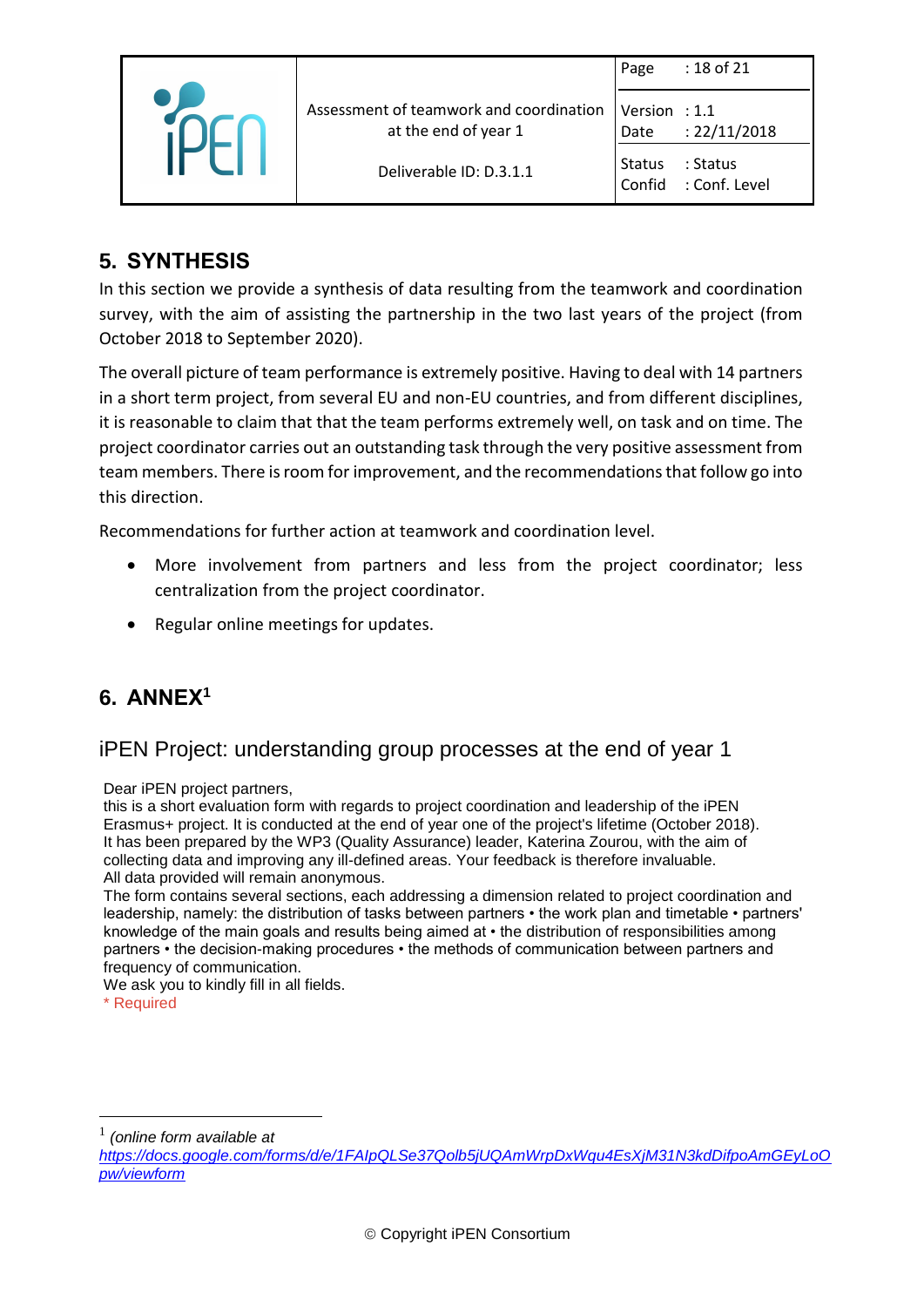|                                                                 | Page                    | : 19 of 21                |
|-----------------------------------------------------------------|-------------------------|---------------------------|
| Assessment of teamwork and coordination<br>at the end of year 1 | Version : 1.1<br>Date   | : 22/11/2018              |
| Deliverable ID: D.3.1.1                                         | <b>Status</b><br>Confid | : Status<br>: Conf. Level |

Co-funded by the

Erasmus+ Programme

of the European Union



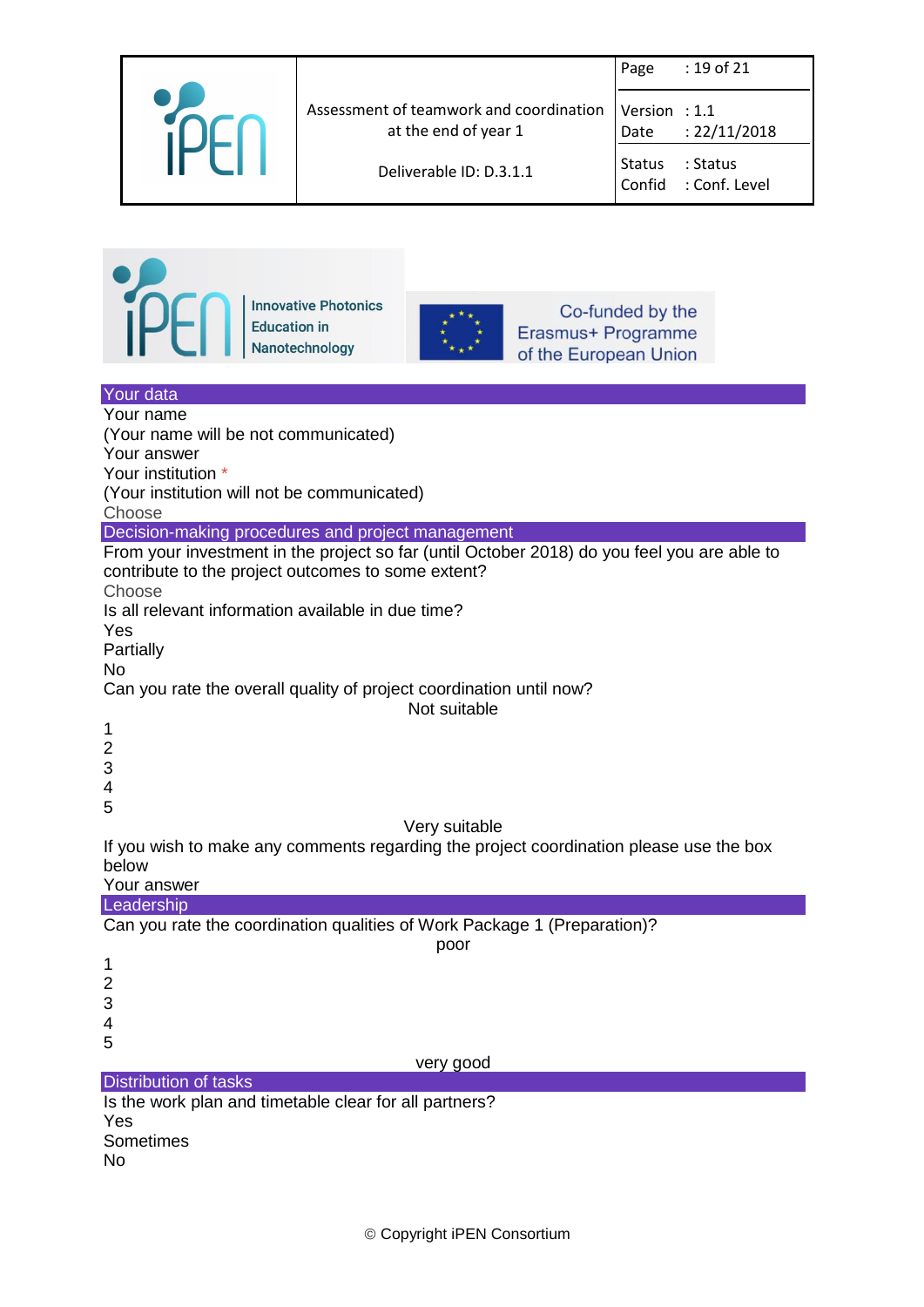|                                                                 | Page                    | : 20 of 21                |
|-----------------------------------------------------------------|-------------------------|---------------------------|
| Assessment of teamwork and coordination<br>at the end of year 1 | Version : $1.1$<br>Date | : 22/11/2018              |
| Deliverable ID: D.3.1.1                                         | Status<br>Confid        | : Status<br>: Conf. Level |

Are you, as partner, aware of the common project goals and the specific goals for your institution? Yes

Not always No Are you, as partner, aware of your responsibilities? Yes I don't think so No Is there a clear and realistic description of the tasks of the project co-ordinator and each partner? Yes I don't think so No If you wish to make any comment regarding to the "Distribution of tasks" issues, please use the box below Your answer Timetable and communication There is a clear timetable with activities for each partner **Choose** A time schedule for communication between partners and for exchange of material is available. \* **Choose** The co-ordinator respects the deadlines **Choose** The frequency of internal communication is... Choose The means (email, platform, other types of communication) are Choose Other (means of communication) you would like to see? Your answer Planning and coordination Clear planning and management guidelines in the project plan Poor 1 2 3 4 5 Very good Equity of participation Poor 1 2 3 4 5 Very good